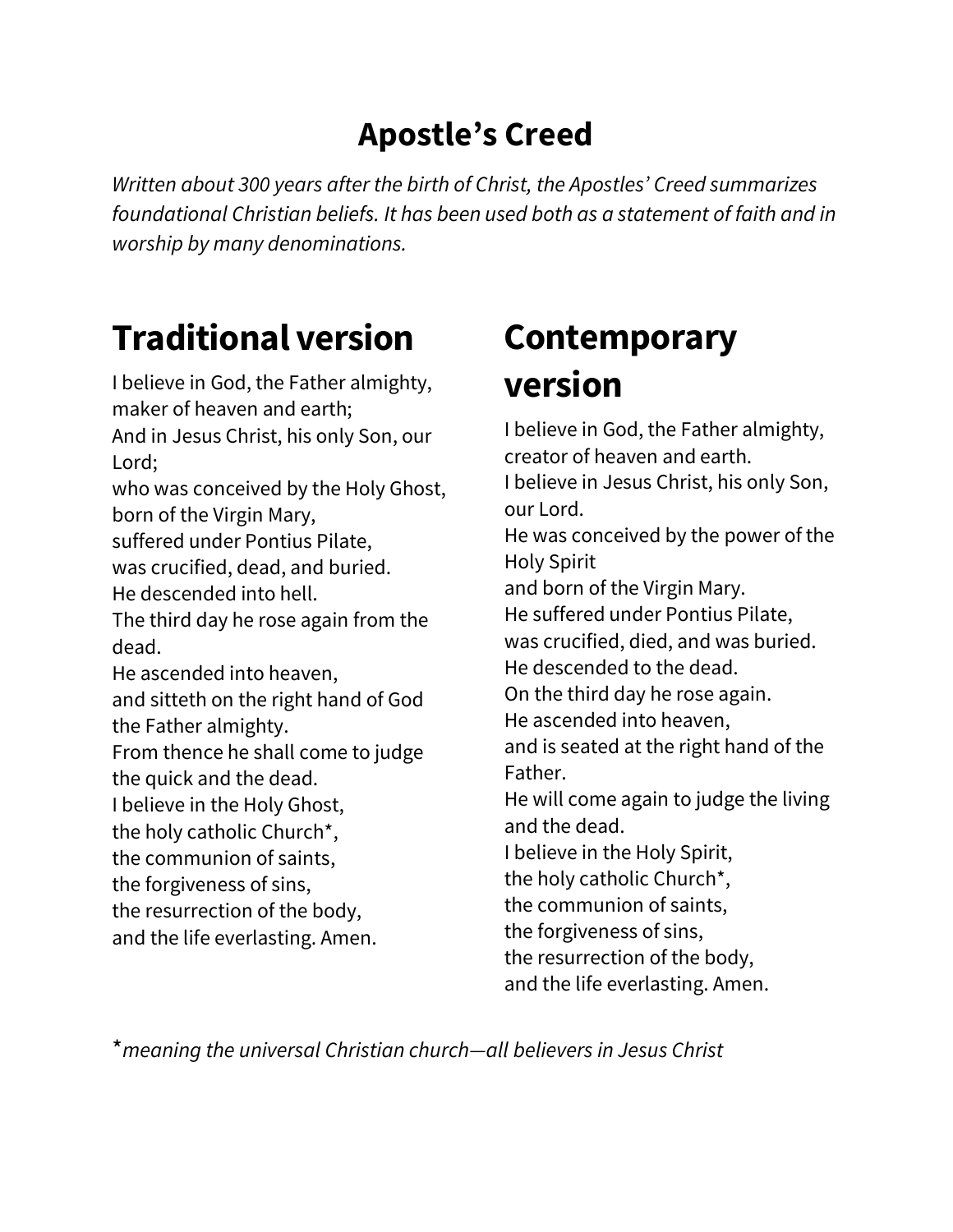### **Nicene Creed**

*The Nicene Creed was a result of the Council of Nicaea in A.D. 325. The creed emphasizes the doctrine of the Trinity in response to the teachings of Arius, a clergyman who denied the divinity of the Son, the second member of the Trinity. This orthodox statement of faith is used by many denominations.*

We believe in one God, the Father, the Almighty, maker of heaven and earth, of all that is, seen and unseen.

We believe in one Lord, Jesus Christ, the only Son of God, eternally begotten of the Father, God from God, Light from Light, true God from true God, begotten, not made, of one being with the Father; through him all things were made. For us and for our salvation he came down from heaven:

was incarnate of the Holy Spirit and the Virgin Mary, and became truly human. For our sake he was crucified under Pontius Pilate; he suffered death and was buried.

On the third day he rose again in accordance with the Scriptures; he ascended into heaven and is seated at the right hand of the Father.

He will come again in glory to judge the living and the dead, and his kingdom will have no end.

We believe in the Holy Spirit, the Lord, the giver of life, who proceeds from the Father [and the Son], who with the Father and the Son is worshiped and glorified,

who has spoken through the prophets.

We believe in one holy catholic and apostolic Church.

We acknowledge one baptism for the forgiveness of sins.

We look for the resurrection of the dead, and the life of the world to come. Amen.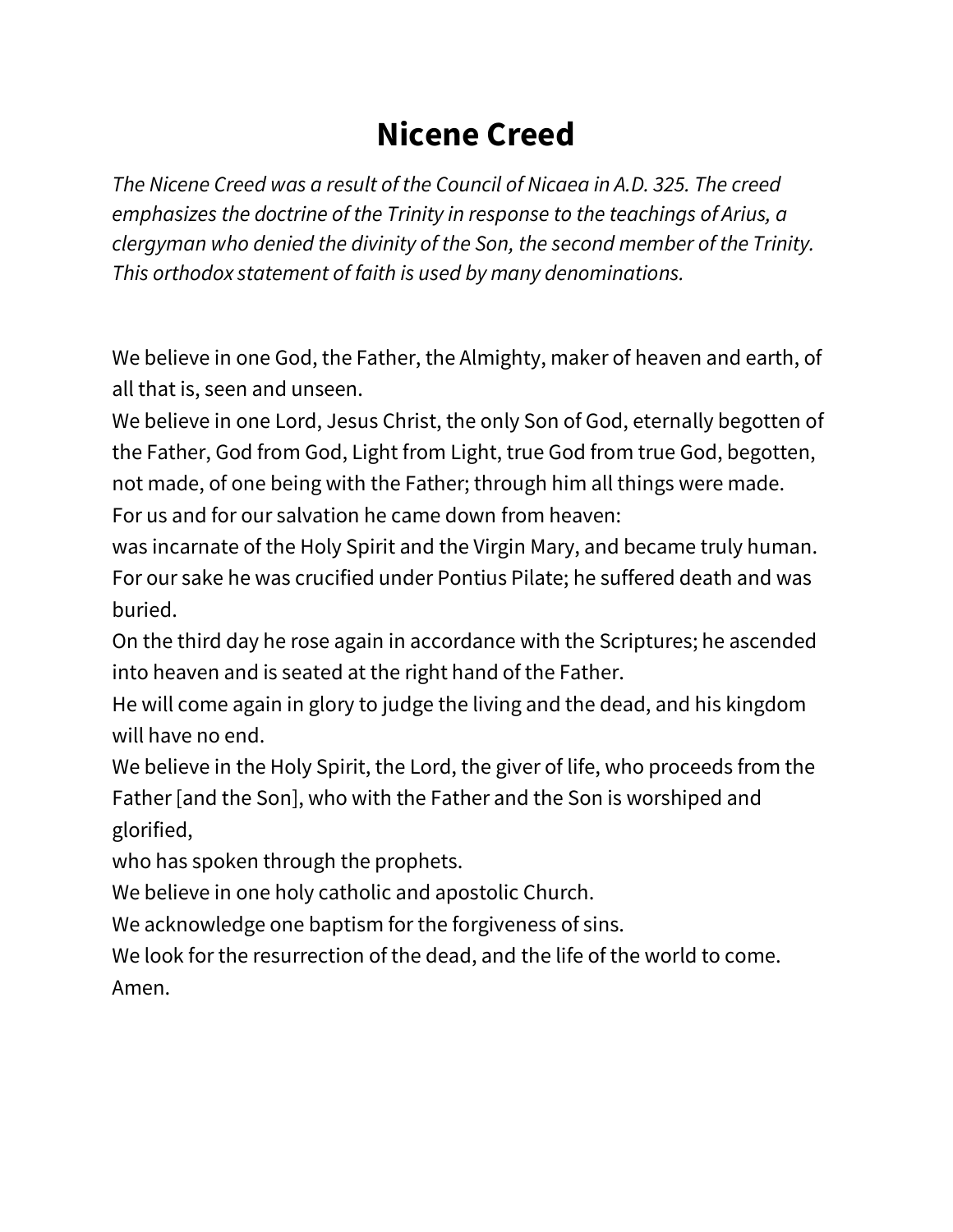#### **Athanasian Creed**

*The Athanasian Creed is named for Athanasius, a fourth-century bishop and prominent defender of Trinitarianism. The creed, which has Latin origins, declares key beliefs about the Trinity, specifically, the equal nature of the three persons.*

Whoever wants to be saved should above all cling to the catholic faith. Whoever does not guard it whole and inviolable will doubtless perish eternally. Now this is the catholic faith: We worship one God in trinity and the Trinity in unity, neither confusing the persons nor dividing the divine being. For the Father is one person, the Son is another, and the Spirit is still another. But the deity of the Father, Son, and Holy Spirit is one, equal in glory, coeternal in majesty.

What the Father is, the Son is, and so is the Holy Spirit.

Uncreated is the Father; uncreated is the Son; uncreated is the Spirit.

The Father is infinite; the Son is infinite; the Holy Spirit is infinite.

Eternal is the Father; eternal is the Son; eternal is the Spirit: And yet there are not three eternal beings, but one who is eternal; as there are not three uncreated and unlimited beings, but one who is uncreated and unlimited.

Almighty is the Father; almighty is the Son; almighty is the Spirit: And yet there are not three almighty beings, but one who is almighty.

Thus the Father is God; the Son is God; the Holy Spirit is God: And yet there are not three gods, but one God.

Thus the Father is Lord; the Son is Lord; the Holy Spirit is Lord: And yet there are not three lords, but one Lord.

As Christian truth compels us to acknowledge each distinct person as God and Lord, so catholic religion forbids us to say that there are three gods or lords. The Father was neither made nor created nor begotten; the Son was neither made nor created, but was alone begotten of the Father; the Spirit was neither made nor created, but is proceeding from the Father and the Son.